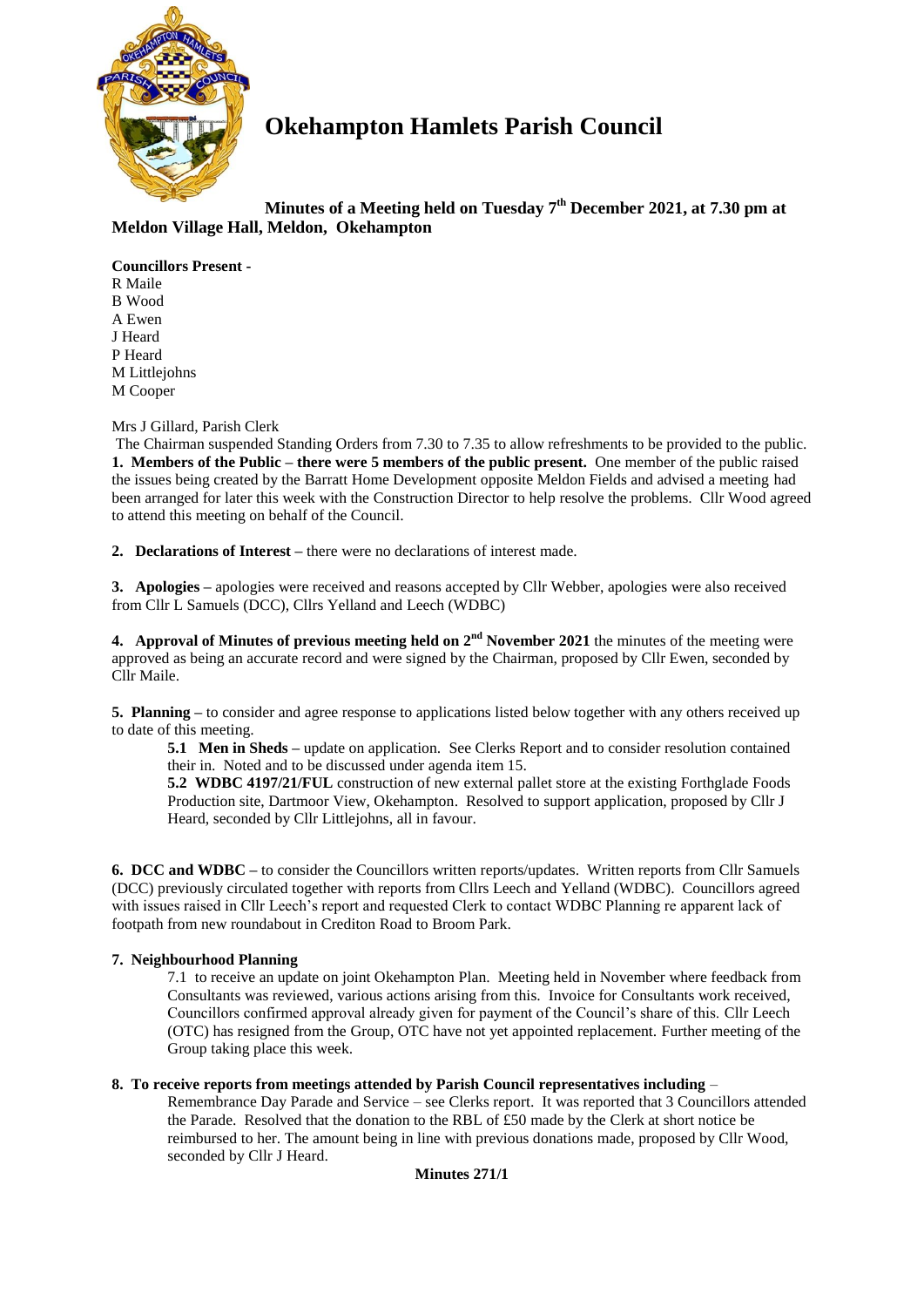Councillor Advocate Scheme, Devon &Cornwall Police, meeting attended by Cllr Wood who received a certificate of recognition and appreciation of his service to communities.

Sticklepath to Okehampton Cycle Route meeting attended by Cllr Cooper, Group are still raising funds to cover costs of Feasibility Study.

Okehampton Matters – meeting taking place  $15<sup>th</sup>$  December to be attended by Cllr Maile.

## **9. Correspondence**

9.1 Everything Okehampton – to consider grant request for £1000 towards Christmas Lights erection and fitting for Okehampton. Resolved to award the sum of £1000, proposed by Cllr Wood, seconded Cllr Ewen. All in favour.

9.2 WDBC Superlinks Meeting,  $7<sup>th</sup>$  Dec 2021, 6 – 7 pm, agree attendees and any agenda items for discussion. Meeting attended by Cllrs Wood, Ewen, Maile and Cooper and the Clerk. Slides and recording to be distributed to all.

9.3 WD Broadband Champion – to agree nomination and attendance at webinar. Agreed Cllr Ewen to liase with representative already nominated for Brightley to ascertain if he would act on behalf of a wider area within The Hamlets.

9.4 Devon & Somerset Fire Rescue Service – to consider response to Consultation on draft Community Risk Management Plan. Response deferred until January meeting.

9.5 Clerk advised email received from Persimmon Homes subsequent to issue of agenda requesting Street Names for their new Exeter Road development. Councillors to consider potential names which will then be agreed at January meeting.

#### **10. Finance** –

## **10.1 Accounts for payment –**

| Mrs J Gillard (wages £487.03, mileage £16.65, |         |
|-----------------------------------------------|---------|
| $Exp f50$ ), (see Clerks report)              | £553.68 |
| <b>SLCC</b> Membership Renewal                | £134.00 |
| Western Web                                   | £ 76.80 |
| <b>B C W Products</b>                         | £330.48 |

Payments noted and authorised.

**10.2 Grants Policy** – initial discussion to review temporary changes made for this financial year and agree if amendments should be considered. Councillors to give this further consideration and to be discussed again in January meeting in conjunction with finalisation of budget for 2022/23.

**10.3 Annual budget** – initial discussion on draft budget and any potential new items for inclusion 2022/23. Resolved to discuss within Part 2 of the meeting as several items include sensitive information affecting working partners with the Council, proposed by Cllr Wood, seconded by Cllr Cooper.

#### **11. Environmental issues**

11.1 Odours in East Okehampton area – to discuss recent issues and agree actions to be taken. Reported there have been recent issues, Cllrs Ewen and Cooper to forward their records of these to Clerk for amalgamation and review at next meeting and this to be followed up with meeting with Management at Forthglade.

11.2 Exeter Road 'Blue bridge' – to receive update. Graffiti reported to DCC, awaiting update from them.

**12. Queens Platinum Jubilee Celebrations** – to receive update from Clerk and Cllr Cooper on arrangements. Cllr Cooper advised she was unable to attend the recent meeting held. The timing of the Thanksgiving Service has been changed. The Working Group wished to purchase water bottles incorporating the logos of OTC and OHPC, Councillors agreed to give permission for the OHPC logo to be used, proposed by Cllr Wood, seconded by Cllr J Heard. The Chairman of Okehampton Show has indicated that their Executive Committee would consider a request to use the Showfield for viewing of the Beacon. This request to be put in writing.

### **Minutes 271/2**